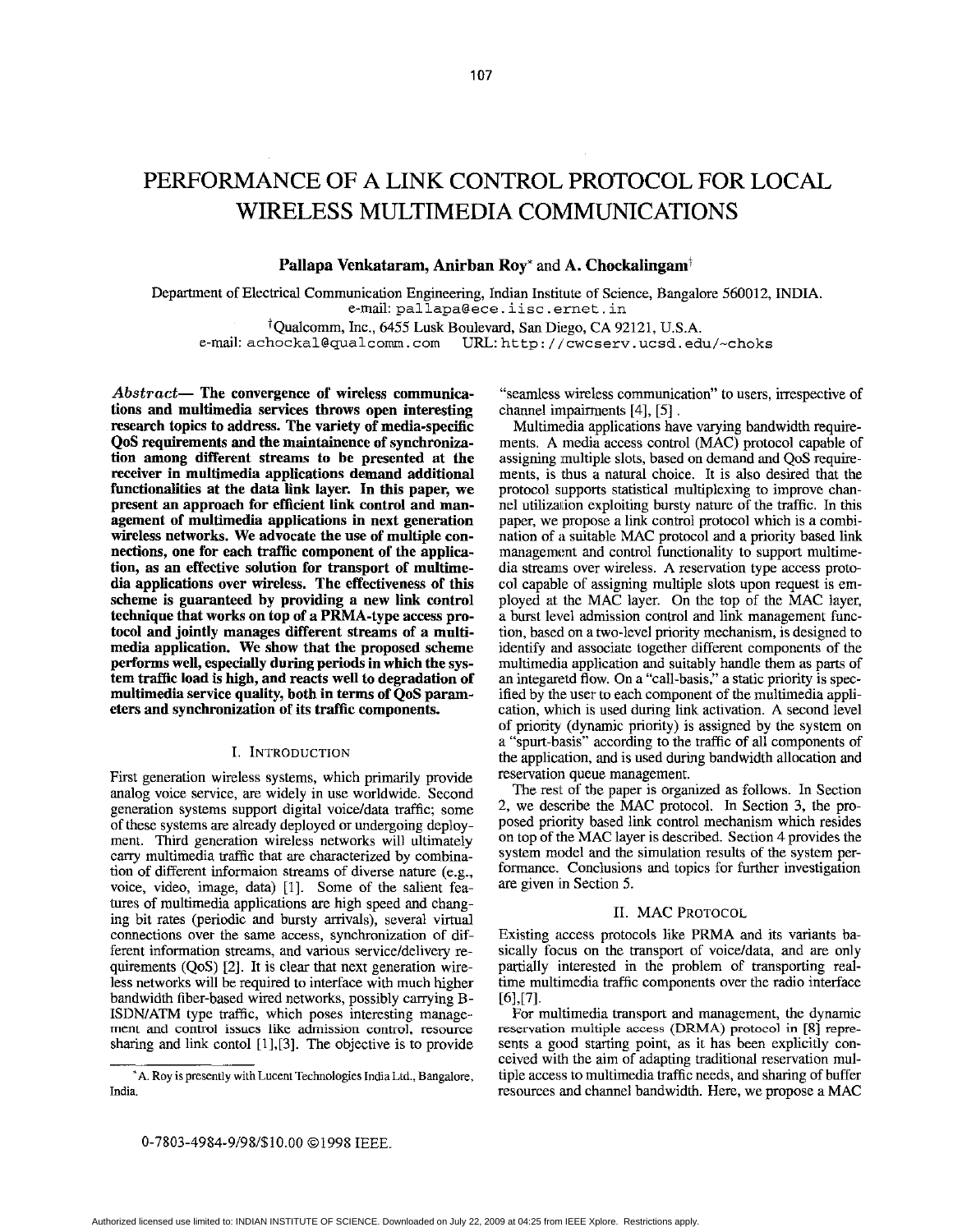protocol similar to the DRMA protocol. The choice of maintaining a complete separation between Reservation slots (Rslots) and Information slots (I-slots), and dynamically adapting the percentage of reservation bandwidth within a frame to traffic conditions coupled with a suitable bandwidth allocation strategy, is prefered in order to meet the QoS requirements of multimedia (integrated video/voice) services.



Fig. 1. Transmission Frame Format of the MAC Protocol

The transmission frame format of the proposed MAC protocol is shown in Figure 1. The frame format is mainly based on the structure of PRMA++, constituting a sequence of Islots and R-slots. The total number of time slots in a frame is S. A maximum and minimum number of R-slots  $(S_{r_{max}})$ and  $S_{r_{min}}$ ) are defined. At each instant of time the actual number of activated (thus available for reservation) R-slots in the frame is  $S_r$ , such that  $S_{r_{min}} \leq S_r \leq S_{r_{max}} < S$ .<br>All non-activated R-slots are used for transporting information, like I-slots. The positions for  $S_{r_{max}}$  R-slots within the frame are fixed. They are scattered in a homogeneous manner along the frame, so that a new burst will not have to wait a long time to intercept an available R-slot. The model of the proposed access mechanism is sketched in Figure 2.

When a terminal has packets to transmit (i.e., start of a spurt is detected), it sends a reservation packet on the first available R-slot, with probability  $p_t$  (called permission probability as in S-ALOHA). If the reservation packet collides or is corrupted by channel impairments on the R-slot, a negative acknowledgment is sent from the base station on the downlink. Unsuccessful terminals retry to transmit their reservation packets with probability  $p_r$  (also known as retransmission probability), on the next free R-slot (generally  $p_t \geq p_r$ ). What really makes our MAC protocol different from other reservation protocols, is the dynamic management of reservation bandwidth. That is, based on the traffic load variations (in terms of number of transmitting terminals) the base station is allowed to modify the number of active R-slots within the transmission frame.

It has been demonstrated in [8] that better performances compared to fixed number of active R-slots (i.e., fixed  $S_r$ ) can be obtained by properly varying  $S_r$ . A reduction of  $S_r$ is preferred when traffic load increases and an increase in  $S_r$  is desired when the load decreases. The optimum number of active R-slots for a given channel load value has to be chosen according to a quality index. The proposed protocol is able to dynamically adapt itself, on a frame basis, when traffic load variations occur. Particularly, at the end



Fig. 2. Model of the Access Mechanism

of each frame, the base station runs an algorithm which examines the channel load and determines a suitable  $S_r$  value This algorithm is computed by the Reservation Bandwidt Controller, as shown in Figure 2. An efficient and simpl technique to manage the variation of  $S_r$  by traffic load fluc tuations, is a "threshold-based strategy." According to thi strategy, the base station decides to change  $S_r$  when traffi load exceeds one of a set of fixed threshold values. Wit this approach, a persistent need to vary  $S_r$  in subsequent frames will arise when the load rapidly fluctuates around the thresold value. This phenomenon would create an undesire overload of signalling traffic on the downlink. In order to overcome this problem, an hysteresis control mechanism i introduced. Precisely, each threshold value is provided with a hysteresis margin, as illustrated in Figure 3, which permit a change in  $S_r$  only when offered load shows a convincing trend of rising (when crossing  $L<sub>r</sub>$ ) or falling (when crossing  $L_f$ ).



Fig. 3. Optimum number of active R-slots  $(S_r)$  versus traffic load  $(\rho)$ 

#### III. PRIORITY BASED LINK CONTROL

The main components of the proposed link control mechanism which resides on top of the MAC protocol are as follows: a) bandwidth allocation, b) admission control using static priority, c) synchronization using dynamic priority,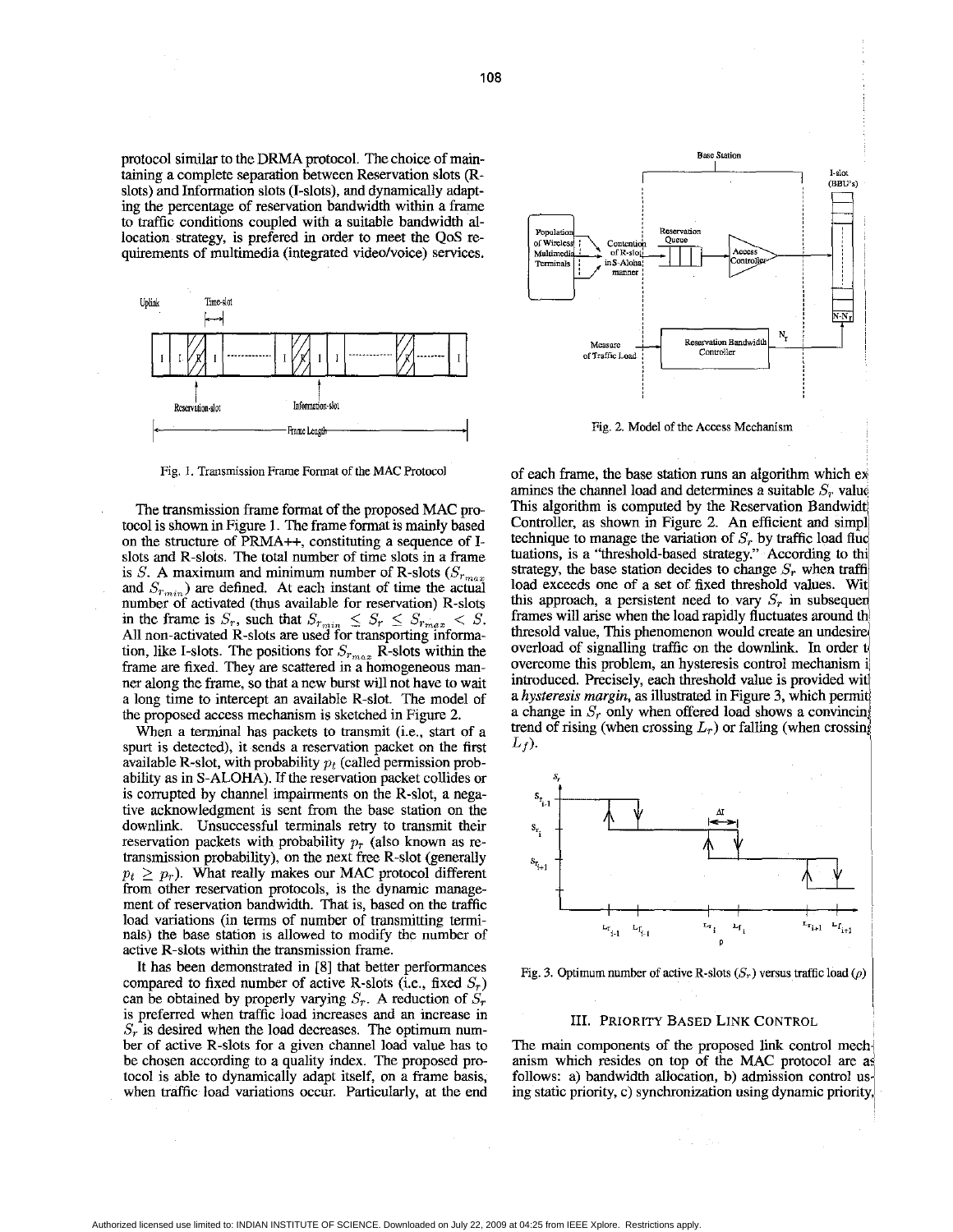and d) scan and serve policy for radio resource management See Figure 4.

### *A. Bandwidth Allocation*

Several bandwidth allocation strategies, such as complete sharing **(CS),** complete partitioning (CP), and mutually restricted access (MRA), in broadband networks have been proposed and analyzed **[9].** In these schemes, the transport capacity at network nodes is split into Basic Bandwidth Units (BBUs) that can be allocated to traffic connections. In the wireless context, each uplink frame can be seen as a channel in which each slot represents one BBU.



Fig. 4. Proposed Link Control Mechanism

Complete sharing *(CS)* of bandwidth without preemption for non-multimedia, and mutually restricted access (MRA) without overflow for multimedia services are promising strategies in a multimedia wireless environment [10]. In this study, we adopt *CS* for voice and MRA for video, in a wireless video-phone application. We enhance radio resource management by adopting the above bandwidth allocation strategies, and coupling them to new policies for reservation queue management at the base station.

## *B. Admission Control and Prioritized Access*

We adopt an admission control policy based on a priority mechanism. On a "call-level", a *static priority* is defined by the wireless terminal for each component of its multimedia traffic, and it is used to adapt link activation procedures to the nature of multimedia traffic; it is also known as *calllevel admission control.* The static priority is assigned on the basis of both qualitative (related to quality assessment based on subjective index) and quantitative (based on experienced activation frequency of each component) measures. Higher priority is assigned to those components which are considered more necessary than the others for the progression of the call, and thus handled better during the execution of **control** level **proocdures,** like **call set up.** A **sccond** level of priority, namely, *dynamic priority*, is assigned on a "spurtbasis", according to the traffic activity of all the multimedia service components; it is also known as *burst-level admission control.* The dynamic priority is assigned to a spurt accessing the radio channel, according to the activity or inactivity of the other components within the same flow with a lower static priority. The joint use of these priorities also permits the system to enhance the degee of synchronization among the different traffic components of the same flow.

### *C. Synchronization using Dynamic Priority*

A multimedia call is composed of separate connections which can be switched on/off at different instants of time during the progression of the call. Thus a multimedia stream can be seen as a sequence of blocks (frames) of units (slots) of different nature (voice, video, data), delay constraints and integrity requirements. The type of the units comprising a block change dynamically during the call. The concern is to aid units belonging to the same block to access the air interface 'at the same time.' In order to facilitate the acquisition of radio resources to a component delayed in the buffer when other units of the same component are being already transmitted over the air, we propose an approach that exploits the *dynamic priority* concept, as illustrated by the following example.

Consider wireless video-voice service. During call setup the terminal can assign a higher static priority to the voice component than the video component, as it is more acceptable to deliver voice without video instead of a video sequence without its associated voice. Let **us** say that a talk spurt attempts access later during the call and the request is queued in the RQ waiting for resources to be available. If the video component of the same service is already active, the base station increases the priority of voice in the RQ **in** order to enable voice to get faster allocation of resources so that the overall quality of the service can be maintained. Similar approach is also possible when more than two service components are involved.

#### *D. Scan and Serve Policy*

We can consider slot allocation procedure with two types of traffic – wideband traffic (requiring multi-slot allocation) and narrowband traffic (requiring single slot allocation)  $-$  as a multi-server queuing system making use of a FIFO queue with reservation requests, with *S* identical, parallel servers where requests are served to completion. An arriving request which cannot be served immediately is 'put on hold' in the queue for delayed service and can wait for a specified time and is dropped thereafter. The important property of **this** class of queues is that a given request can enter service only when all its requested number of servers are available. This implies that servers maybe idle while requests are waiting. This queuing system thus calls **for** a queue service policy that utilize the servers efficiently, while providing equitable access to different types of requests.

In the absence of any specific service order control, different traffic types access the S-server channel in their order of arrival or FIFO order. It thus appears, at first glance, that under the FIFO policy a 'large' request (wideband call) **waiting at the head-of-the-line (HOL),** may adversely **block**  a large number of 'smaller' (narrowband call) requests who could get service sooner. This can be construed to mean that the FIFO policy is inefficient as far as the servers' utilization/throughput is concerned. However, we can observe that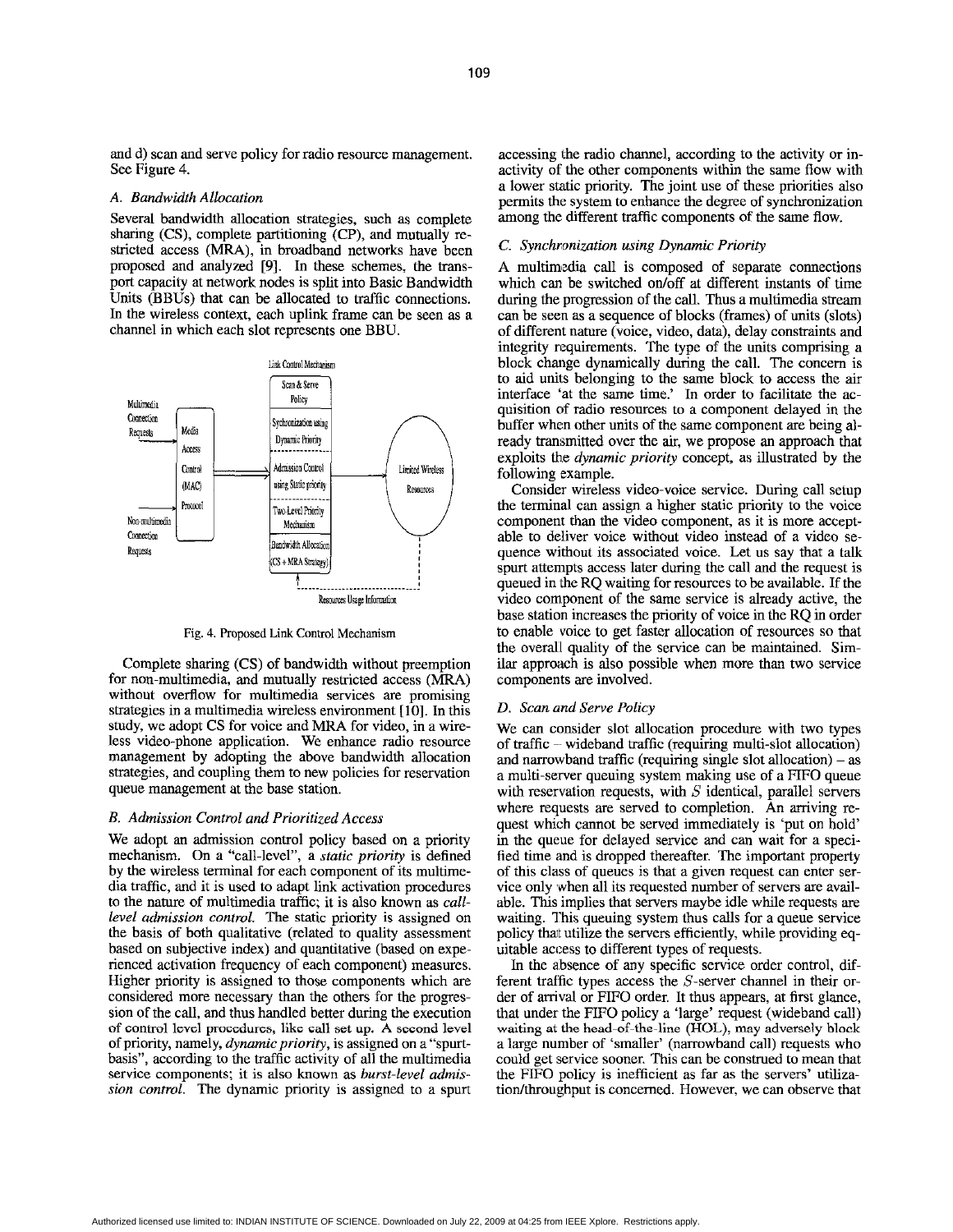any attempt to allow narrowband requests to overtake wideband requests will result in indefinitely postponing the widehand requests from accessing the channel. Now, suppose we ignore this fairness issue and want to overcome the FIFO disadvantage of having a large request wait at the head-ofthe-line while servers are unutilized. In the video-phone example, by making use of a FIFO scheme, a video reservation request which occupies the head of the queue could block following voice traffic reservation requests when fewer slots than needed are available. This can be achieved in two ways. One way would be to scan the queue of waiting requests and insert into service those sets of 'smaller' requests, if any, that best fit into the currently available portion of the channel. We refer to this policy as *scan and serve policy.* **An**other way would be to use 'preemptive priority'. Since preemptive policy dose not suit well in wireless multiple access situations, we prefer adopt the *scan and serve policy.* 

## Iv. **SIMULATION AND RESULTS**

The performance of the proposed link control protocol has been evaluated through simulations for the wireless videophone application. The following parameter values, applicable to video-voice service, are employed in the simulations. The average length of talk spurts  $T_{on, voice} = 1$  sec, and the average length of silence gaps  $T_{off,voice} = 1.35$  $0.4255$ . For video traffic, the activity rate,  $\gamma_{video}$  =  $rac{I_{on,video} + I_{off,video}}{T_{on,video} + T_{off,video}}$ , is taken to be 0.615 [12]. The frame length is 6 msec ( $T_f$ =6 msec). Each frame consists of 200 time slots  $(S = 200)$ . The aggregate bit rate on the wireless link is taken to be **2** Mb/s. Voice at 8 Kb/s rate and low resolution video at **32** Kb/s rate are assumed to come from mono-media (non-multimedia, *nm)* as well as multimedia *(mm)* terminals for channel access. With these parameters, voice and video sources will generate one packet per frame and four packets per frame, respectively. In fact, we have chosen the frame duration to match the voice source rate. The time slots are of size 60 hits and packets are of size 48 bits. **So,** the extra **12** bits in each slot account for MAC layer protocol overhead. The slot and packet sizes chosen here are compatible with those suggested for **ATM** cell format, which suggests 48 Byte **ATM** cell payload or a suitable integer sub-multiple of a cell, e.g., 24,16,..,6 bytes, as the basic unit of data within the wireless network **[13].** It is assumed that the uplink is error-free and pakcet failures are only due to collision. Further, instantaneous and error-free feedback is assumed on the dowlink. and the average length of silence gaps  $T_{off, voice} = 1.35$ <br>sec [6]. Voice activity rate,  $\gamma_{voice} = \frac{T_{on,voice}}{T_{on,voice} + T_{off,voice}} =$ 

A time-of-expiry (TOE) based queue, discipline where packets are dropped if their waiting time within the queue exceeds a maximum predefined delay value, is used. **An**  upper bound of 32 msec (as in [6]) has been chosen as the acceptable access delay for voice (i.e., time spent from the instant a talk spurt is generated to its first packet transmission over the channel). Similarly, an upper hound of 300 msec (as in [14]) bas been adopted as the access delay acceptable for video traffic. Also, in the contention process, if the reservation request encounters a collision, the request is repeated by the terminal until a maximum waiting time  $T_{max}$ 

is reached (as in [15],  $W_{max}$  is taken to be  $3 \times$ maximur acceptable delay). At this point, the request is considere to be 'blocked', and the packets of the correspondmg burs **are** assumed to he lost. In the ALOHA contention procese the permission probability for transmitting a new reservation request is  $p_t = 0.8$ . Once the terminal encounters a col lision, it retransmits the request with retransmission proba bility  $p_r = 0.4$  until success or blocked, whichever occur earlier. Acceptable average packet dropping probability o voice and video services assumed are  $10^{-2}$  [6] and  $10^{-7}$ [14], respectively.

## A. Quality Index

In order to compare the performance and express the qual ity improvement of the proposed protocol (we refer to thi as an *enhanced* protocol adopting priority based strategie for bandwidth allocation, admission control, synchroniza tion, scan and serve policy), we define the following Qualit: Metric  $(Q)$  for the video-voice service.

$$
Q = \phi \frac{1 - \xi' P_{voice, mm} - (1 - \xi'') P_{voice, nm}}{\overline{T_{on, voice}} \left[T_{on, voice} + \xi' D_{voice, mm} + (1 - \xi'') D_{voice, nm}\right]}
$$

$$
+ (1 - \phi) \frac{1 - \xi' P_{video, mm} - (1 - \xi'') P_{video, nm}}{\overline{T_{on, video}} \left[T_{on, video} + \xi' D_{video, mm} + (1 - \xi'') D_{video, nm}\right]}
$$

where  $\xi' = \frac{\psi}{\phi}$  and  $\xi'' = \frac{\psi}{1-\phi}$ .  $\phi$  is the percentage voice<br>load from both multimedia *(mm)* as well as non-multimedia (nm), and  $\psi$  is the percentage multimedia load.  $P_{void}$ and  $D_{voice}$  are average packet drop probability and delay probability and delay of video packets achieved in of voice packets. *Pvideo* and *Dvideo* are average packet dro tem. Note that the suffix *mm* refers to multimedia traffio and *nm* refers to non-multimedia traffic.

#### *B. Results*

Results obtained from simulation runs over 100 minutes of real-time are highlighted in this subsection. **A** total offer load of 0.8 is considered. The effects of an increasing percentage of multimedia traffic has been evaluated and the observed delay and packet loss behavior is plotted in Figures 5 to 8. Our aim is to take a constant total load, change thd composition of traffic (multimedia versus non-multimedia) in the system, and observe the effects of increasing multimedia component in the traffic. We have taken the voice and video percentage in the whole traffic (multimedia and nonmultimedia) as  $\phi = 56\%$  voice and 44% video. The number of R-slots in the frame considered for a constant total load of 0.8 **is** 10, which optimizes **MAC** protocol behavior **[XI.** 

We have plotted the performance of the proposed protocol (shown as the *enhanced protocol* in [Figures 5](#page-4-0) to 8) as well, as the protocol without the enhancements (PRMA equivalent). Also, the performance plots for both multimedia and non-multimedia components of the traffic are shown. Fig-' [ure 5](#page-4-0) shows the delay performance for voice traffic and Fig[ure 6](#page-4-0) shows the packet loss performance for voice traffic.; Similarly, Figure 7 and 8 shows the delay and packet loss1 performance for the video *traffic.* 

It can be noted from the plots that the performance of the overall system performance remains almost flat for a per-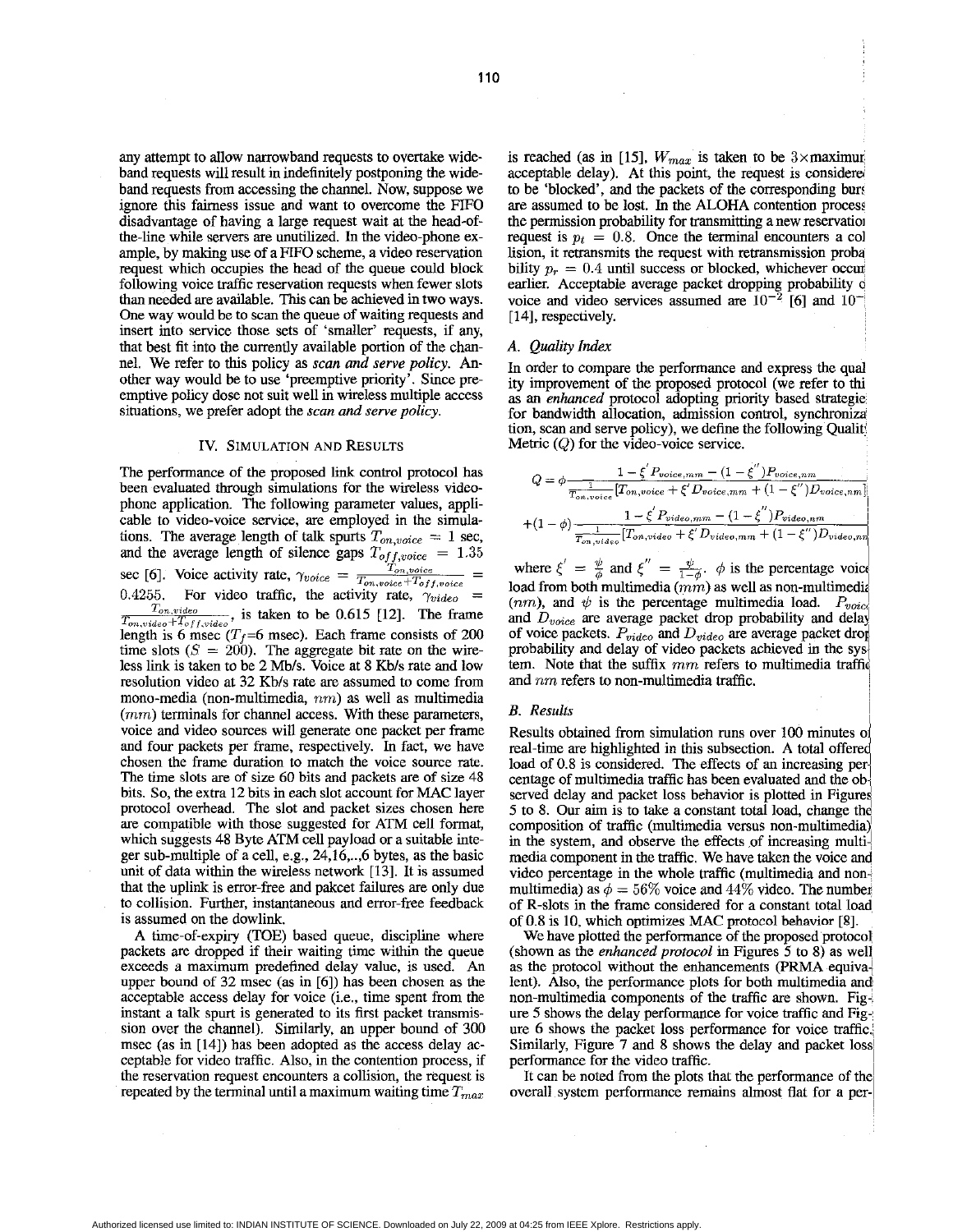<span id="page-4-0"></span>

Fig. *5.* Average *voice* delay versus percentage of multimedia traffic load

centage of multimedia traffic upto 35% and then begins to degrade slowly. The enhanced protocol is seen to provide the best delay and packet loss performance for multimedia *(mm)* voice and video for all the percent multimedia loads considered. Thus the proposed protocol provides a clear improvement of the service quality expressed in terms of both average delay and packet **loss** probability of multimedia voice component (MM Voice in Figures 5 and 6) as well as multimedia video component (MM Video in Figures 7 and **8).** The non-multimedia *(nm)* components, however, suffers little quality degradation at high percentages of multimedia load (NM Voice and NM Video in figures 5 to **8).** 

Figure 9 shows the variation of the qulaity index  $Q$  (defined in Section 5) as a function of the percentage multimedia load. Here again, the proposed protocol is seen to result in significant improvement in service quality compared to the protocol without enhancement. Also, the enhanced link control protocol imparts more stable quality-of-service of **the** system and allows only a graceful degradation in the performance under increasing multimedia load. It clearly emerges from these curves that as the multimedia traffic load in the system increases, the proposed protocol adapts its operational strategy to the changed traffic conditions.

## V. CONCLUSION

In this paper, we proposed an enhanced link control protocol for wireless multimedia services. The proposed link control protocol, designed for handling different traffic types, offers a 'good wireless link sharing solution' in a varying quality-of-service paradigm, in spite **of** distributed queuing and multiple access problems in a multiuser, single wireless link environment. Performance results related to delay, packet loss, and quality index demonstrate that the additional control functionalities provided on top of the media access control layer provide improved quality-of-service to multimedia traffic, without significantly perturbing the nonmultimedia traffic performance. The perfomance of the protocol in the presence of wireless channel induced random



Fig. 6. Average *voice* packet loss ratio versus percentage of multimedia traffic load



Fig. 7. Average video delay versus percentage of mullimedia traffic load

and bursty packet errors is the topic of an on-going investigation. Other issues that could be investigated in future studies include modelling realistic VBR video sources, efficient random access techniques like splitting algorithm, mobility issues like call hand-over.

#### **REFERENCES**

- [l] M. Schwartz,"Network management and control issues in multimedia wireless networks", *IEEE Personal Commun. Mag.,* pp. 8-16, **June** 1995.
- [2] H. Armbruster and K. Wimmer, "Broadband multimedia applications using ATM networks: Highperformance computing, high-capacity storage, and high-speed communication", *IEEE Jl. on Sel. Areas in Commun.,* vol. 10, no. 9, pp. 1382-1396, December 199%.